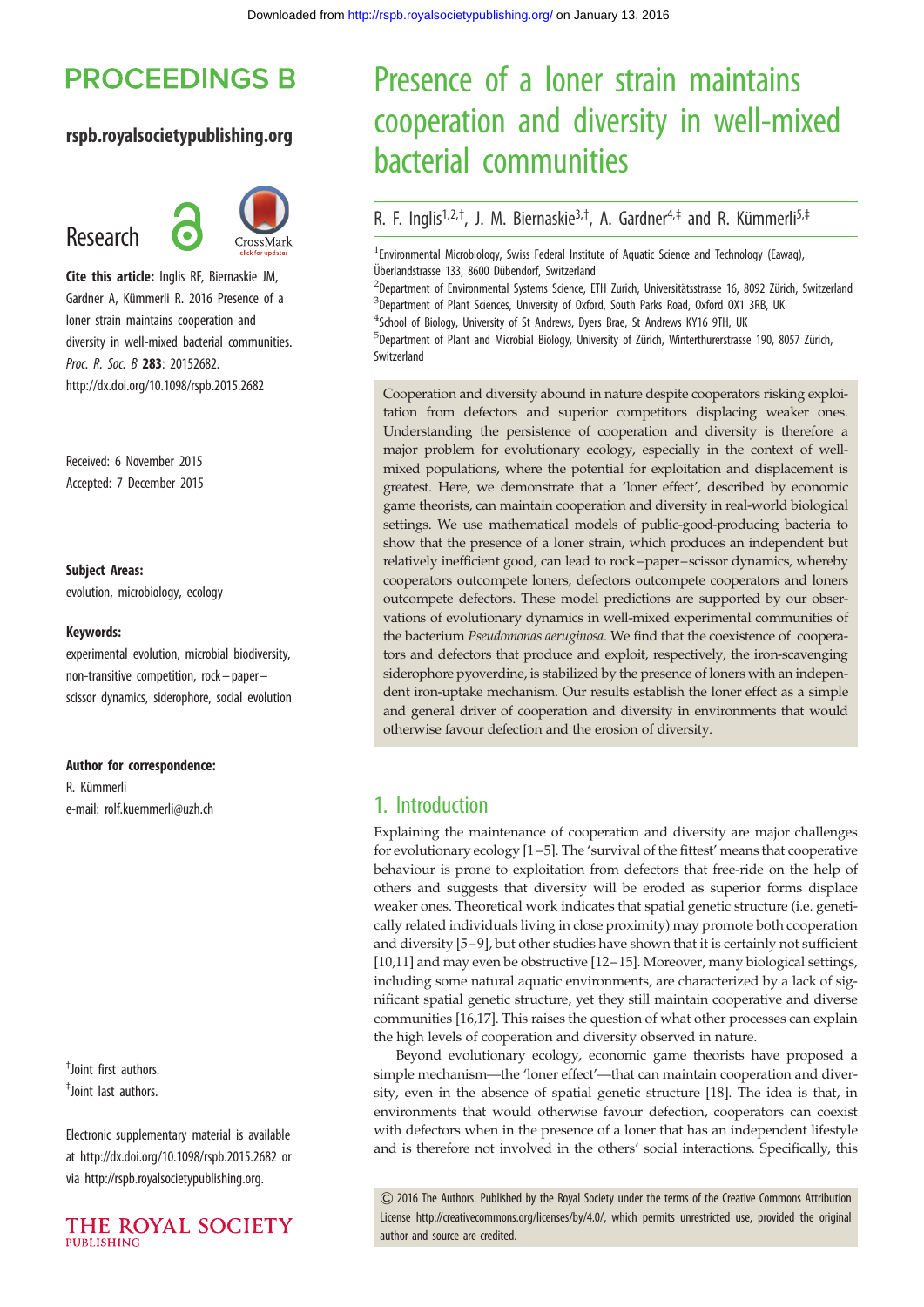2

can occur when the loner strategy outcompetes the defector but then creates conditions that favour the cooperator in turn, leading to cyclical, 'rock–paper–scissor' dynamics. In economics, the loner has been envisioned as a cognitive strategy, whereby a human subject opts out of a public goods game to accept an alternative pay-off [[19](#page-7-0)]. However, we suggest that this mechanism may apply widely across the whole diversity of life, including to the mindless social traits of microorganisms. The occurrence of loners could therefore explain the maintenance of cooperation and diversity in a wide range of biological settings that lack significant spatial genetic structure.

Here, we test the hypothesis that the loner effect has application beyond economics and specifically to a system of cooperative public goods production in bacteria. We develop a mathematical model to examine how the loner effect can apply to a public goods dilemma faced by siderophore-producing bacteria, and we experimentally determine whether or not the loner effect can maintain siderophore production and diversity in evolving communities of Pseudomonas aeruginosa. This bacterium produces pyoverdine, a diffusible siderophore that is released into the extracellular environment where it can solubilize iron for the producer cell and for other cells in the neighbourhood [\[20](#page-7-0),[21\]](#page-7-0). The nonexcludability of pyoverdine means that producer cells (i.e. cooperators) can be exploited by mutant cells that benefit from siderophores but do not produce any themselves (i.e. defectors) [[22](#page-7-0)-[24\]](#page-7-0). Furthermore, pyoverdine requires a specific receptor for uptake, and a great diversity of pyoverdine-receptor pairs exists among P. aeruginosa and other Pseudomonas strains [[25,26](#page-7-0)]. Consequently, in natural Pseudomonas communities, cooperator strains likely face both exploitation by defectors and competition from other Pseudomonas strains with their own iron-acquisition systems (i.e. loners). This could set the stage for rock-paper-scissor dynamics driven by the succession of cooperators, defectors and loners.

# 2. Material and methods

# (a) A mathematical model of strain dynamics in Pseudomonas communities

To predict the dynamics and stability of Pseudomonas communities, we developed a mathematical model based on our observations of siderophore biology. In the basic model, we consider a large population of bacterial cells, with a proportion  $p_C$ producing and using costly siderophores (cooperators), a proportion  $p_D$  only using the producer's siderophore (defectors) and the remaining proportion  $p_L = 1 - p_C - p_D$  producing and using a different, less-efficient siderophore (loners), in a context where access to siderophores is necessary for growth. We use this basic model to examine a two-strategy system consisting of cooperators and defectors only  $(p_L = 0)$  and the complete three-strategy system consisting of cooperators, defectors and loners. Later, we add an extension to examine the occurrence of de novo mutant strategies.

We assume that cells in the population are well mixed (i.e. no spatial genetic structure), but we allow for social interactions to occur in local neighbourhoods of n cells (e.g. as reported for bacterial interactions on suspended particles in an otherwise poorly structured, aquatic environment [\[27\]](#page-7-0)). Our assumption implies that the timescale of social interaction is fast, and the timescale of the cellular birth –death process is slow, relative to the mixing of cells within the entire population. Accordingly,

the composition of a focal cell's neighbourhood is a random draw from the multinomial distribution, with parameters  $n - 1$ and  $p = (p_C, p_D, p_I)$ . Note that, while we consider stochasticity at the level of individual cells, in terms of the random composition of their social environments, these effects average out at the level of the whole population, which comprises a very large number of cells. Hence, we assume that the overall population dynamics are deterministic.

We consider that a siderophore-producing cell retains a fraction  $\gamma$  of its siderophores (as postulated by Zhang & Rainey [[28](#page-7-0)] and Kümmerli & Ross-Gillespie [[29](#page-7-0)]) and releases the remainder  $1-\gamma$  as a public good. A fraction  $\alpha$  of the public good is shared equally among all individuals in the neighbourhood who are able to use it (including the producer), and the remainder  $1-\alpha$  is shared equally among all individuals in the population who are able to use it. It is important to note that we assume that siderophores are not lost due to diffusion, which is a simplifying but reasonable assumption for closed and well-mixed systems, where siderophores and cells can meet at any point in time and space. Consequently, a cooperator cell enjoys a pay-off  $P_C = \gamma + (1 - \gamma)(\alpha \{[1 + x_C]/[1 + x_C + \gamma]\})$  $x_{\text{D}}$ } + (1 -  $\alpha$ ){[  $p_{\text{C}}$ ]/[  $p_{\text{C}}$  +  $p_{\text{D}}$ ]}) - *c*, where  $x_{\text{C}}$  and  $x_{\text{D}}$  are the multinomially distributed numbers of (other) cooperators and defectors in its neighbourhood, respectively, and  $c$  is the cost of siderophore production (scaled so the benefit associated with a unit of the cooperator's siderophore is 1). Accordingly, a defector's pay-off is  $P_D = (1 - \gamma)(\alpha \{ [x_C] / [1 + x_C + x_D] \} + (1 \alpha$ ){[ $p$ C]/[ $p$ C +  $p$ D]}) and a loner's pay-off is  $P$ <sub>L</sub> =  $b$  -  $c$ , where  $c < b < 1$  describes the relative efficiency of the loner's siderophore. We also extend the basic model to consider the evolution of a 'loner-defector' (LD) strategy, which exploits the loner's siderophore and occurs with frequency  $p_{LD}$ . This yields pay-offs  $P_C = \gamma + (1 - \gamma)(\alpha \{[1 + x_C]/[1 + x_C + x_D]\} + (1 - \alpha)$  $\{ [p_C]/[p_C + p_D] \}$  – c,  $P_D = (1 - \gamma)(\alpha \{ [x_C]/[1 + x_C + x_D] \} + (1 - \alpha)$  ${[p_{\text{C}}]/[p_{\text{C}} + p_{\text{D}}]}$ ,  $P_{\text{L}} = \gamma b + (1 - \gamma)(\alpha)[1 + x_{\text{L}}]/[1 + x_{\text{L}} + x_{\text{LD}}]$  $(1 - \alpha) \{ [p_L] / [p_L + p_{LD}] \}$  $b - c$  and  $P_{LD} = (1 - \gamma) (\alpha \{ [x_L] / [1 + p_{LD}]\})$  $x_L + x_{LD}$ } + (1 -  $\alpha$ ){[  $p_L$ ]/[  $p_L + p_{LD}$ ]})b.

We derive the Malthusian growth rate  $m<sub>S</sub>$  of a strain adopting strategy  $S \in \{C, D, L, LD\}$  and use this to calculate each strain's change in frequency over time,  $dp_S/dt$ . Specifically, the growth rate of strain S is given by  $m_S = \overline{P}_S - \overline{P}$ , where  $\overline{P}_S = \sum_{x \in xD, xL, xLD} \psi(x_C, x_D, x_L, x_{LD} | p_C, p_D, p_L, p_{LD})$   $\overline{P}_S$  is the average pay-off among all cells of that lineage,  $\overline{P} = \sum_{S \in \{C, D, L, LD\}} p_S P_S$  is the average pay-off among all cells in the population, and  $\psi(x_C, x_D, x_L, x_{LD} | p_C, p_D, p_L, p_{LD}) = ([n 1!/[x_{\rm C}!x_{\rm D}!x_{\rm L}!x_{\rm LD}}]$ )( $p_{\rm C}^{xC}$   $p_{\rm D}^{xD}p_{\rm L}^{xL}p_{\rm LD}^{xLD}$ ) is the multinomial probability distribution function. In addition to these growth pay-offs, we assume that strain frequencies may change by non-selective processes (including mutation, plasmid infection or migration), occurring at rate  $\mu$ , hereafter described as the 'mutation rate'. For simplicity, and without affecting the results, we consider that mutations change a particular strain type into the type that can directly outcompete it (i.e.  $C \rightarrow D$ ,  $D \rightarrow$ L,  $L \rightarrow C$  or LD) [\[30\]](#page-7-0). After incorporating the mutation rate, the deterministic rate of change of each strain is

$$
\frac{d p_C}{dt} = m_C p_C - \mu p_C + \frac{1}{2} \mu p_L,
$$
\n(2.1*a*)

$$
\frac{\mathrm{d}p_{\mathrm{D}}}{\mathrm{d}t} = m_{\mathrm{D}}p_{\mathrm{D}} - \mu p_{\mathrm{D}} + \mu p_{\mathrm{C}},\tag{2.1b}
$$

$$
\frac{\mathrm{d}p_{\mathrm{L}}}{\mathrm{d}t} = m_{\mathrm{L}}p_{\mathrm{L}} - \mu p_{\mathrm{L}} + \mu p_{\mathrm{D}} \tag{2.1c}
$$

and 
$$
\frac{d p_{LD}}{dt} = m_{LD} p_{LD} - \mu p_{LD} + \frac{1}{2} \mu p_{L}.
$$
 (2.1*d*)

This formulation applies to the four-strategy system, but the three-strategy system (cooperator–defector –loner) or the two-strategy system (cooperator –defector) is recovered by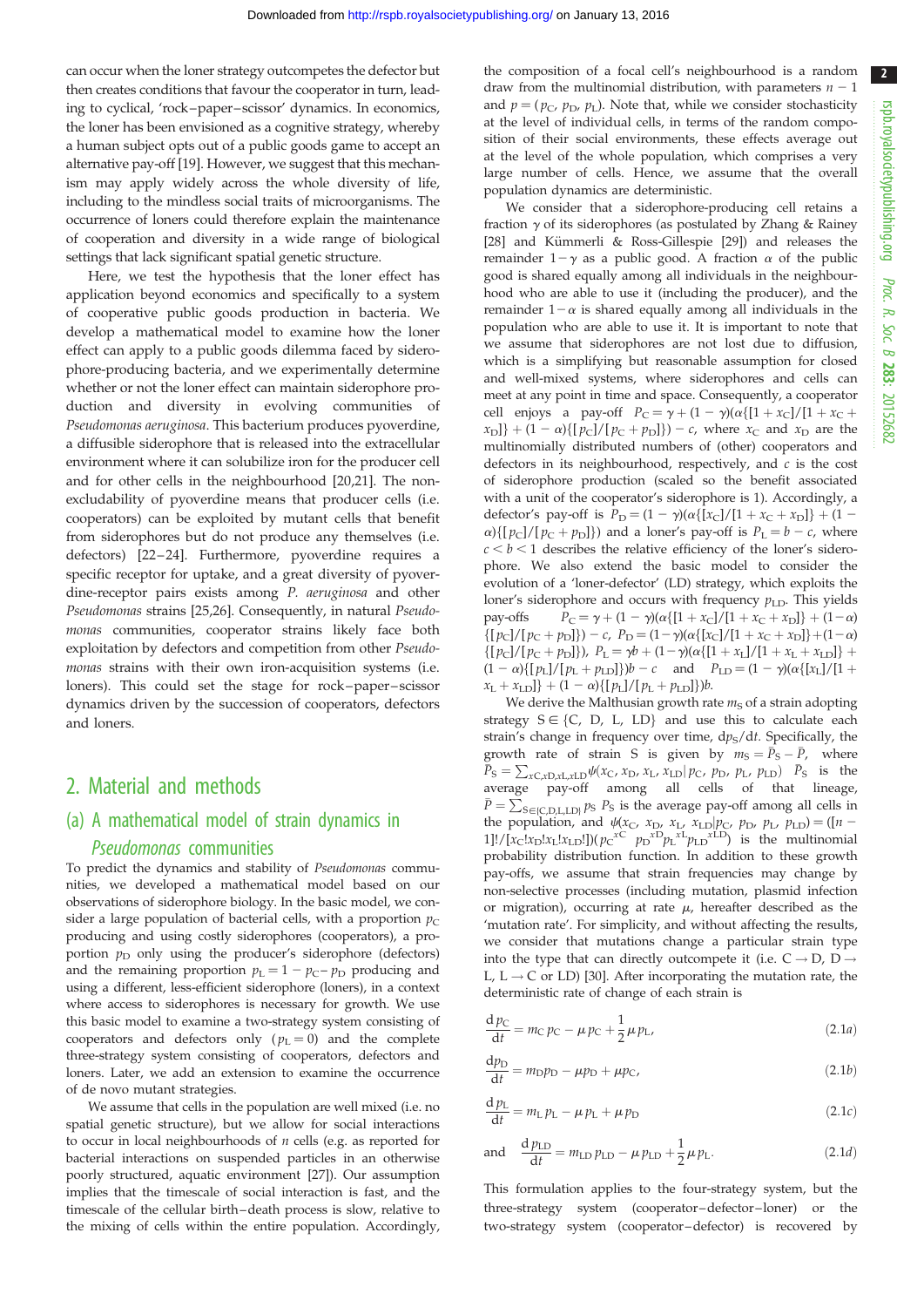rspb.royalsocietypublishing.org Proc. R. Soc. $\sigma$ 283: 20152682 3

setting  $p_{LD} = 0$  or  $p_L = p_{LD} = 0$ , respectively, and by changing the mutational connectivity accordingly.

#### (b) Pseudomonas strains used for empirical tests

We used a total of 11 strains of P. aeruginosa (for a complete list of strains, see the electronic supplementary material, table S1). As the cooperator, we used the standard laboratory strain PAO1 (ATCC 15692), a wild-type producer of pyoverdine type 1 and its fluorescently tagged variant PAO1-gfp (isopropyl- $\beta$ -<sub>D</sub>thiogalactopyranoside (IPTG)-inducible, green-fluorescent marker, chromosomal insertion attTn7::Ptac-lacI-egfp). As the defector, we used  $PAO1\Delta pvdD$  pchEF and its fluorescently tagged variant PAO1 $\Delta p v dD$  pchEF-echerry (IPTG-inducible, redfluorescent marker, attTn7::Ptac-lacI-echerry), knockout mutants that neither produce pyoverdine type 1 nor pyochelin (the secondary siderophore of this species). We used a doubleknockout mutant to rule out pleiotropic effects associated with pyoverdine deletions, such as the upregulation of pyochelin in particular. Pyochelin is typically repressed when pyoverdine is produced (as in our cooperator and loner strain) but is synthesized at high rates in pyoverdine-negative strains [[31](#page-8-0)]. By using a double-knockout strain, we could entirely focus on the effect of pyoverdine (since none of the three strains produced pyochelin) and rule out all potential side effects introduced by pyochelin production (for instance, the possibility that the loner and the cooperator exploit the pyochelin produced by the defector). In one instance where it was an appropriate control, we also used PAO1 $\Delta pvdD$ , a strain that is defective for pyoverdine production only. Finally, we considered six putative loner strains, all of which are clinical or environmental isolates, and thus represent natural (rather than engineered) loners that cooperators and defectors might face in real-world settings (electronic supplementary material, table S1). All putative loners produce a pyoverdine type that is different from the one produced by the cooperator PAO1 [\[25\]](#page-7-0). We assume that the different pyoverdine types mainly differ in their affinity to iron (i.e. in the benefit they can generate) and not in their production costs because the pyoverdine synthesis machinery is similar in all strains [\[26\]](#page-7-0).

### (c) Competition assays

We carried out competition experiments by inoculating  $7.5 \mu l$ of both competing strains at an OD (optical density at 600 nm) of 1 into 1.485 ml of iron-limited media consisting of casamino acids (CAA) medium (5 g casamino acids,  $1.18$  g K<sub>2</sub>HPO<sub>4</sub>  $\times$  $3H_2O$ ,  $0.25 g$   $MgSO_4 \times 7H_2O1^{-1}$  and supplemented with 20 mM NaHCO<sub>3</sub> (sodium bicarbonate) and  $100 \mu g$  ml<sup>-1</sup> human apo-transferrin (all from Sigma-Aldrich, Switzerland) in 24-well cell culture plates. Plates were subsequently incubated at 37°C and shaken at 220 r.p.m. for 24 h. Colony forming units (CFUs) were counted by serially diluting and plating each competition on lysogeny broth (LB) agar supplemented with  $1 \text{ mM } FeCl<sub>3</sub>$  and 1 mM IPTG. Plates were incubated for 24 h at  $37^{\circ}$ C and left at room temperature (20 $^{\circ}$ C) for another 48 h to allow the fluorescent markers to mature. A transilluminator (DR88X, Clare Chemical Research) was used to differentiate between the fluorescently tagged strains. The relative fitness of each strain in each competition was calculated as  $v = [q_2(1 - q_1)]/[q_1(1 - q_2)]$ , where  $q_1$  and  $q_2$  are, respectively, the initial and final proportions of the bacterial strain of interest [\[32\]](#page-8-0).

To first check whether the fluorescent markers affected strain fitness, we competed our marked strains against their unmarked ancestral variants in iron-limited CAA medium. We could not detect any significant difference in relative growth between marked and unmarked strains (relative fitness of marked strain did not differ from  $v = 1$ , the expected value, for gfpmarker:  $v = 1.51 \pm 0.63$ , one-sample *t*-test,  $t_7 = 1.585$ ,  $p = 0.16$ ; for *mcherry*-marker:  $v = 1.05 \pm 0.14$ , one-sample *t*-test,  $t_7 = 0.644$ ,  $p = 0.54$ ). This shows that strain dynamics should not be influenced by the fluorescent markers.

Next, we tested whether strains of P. aeruginosa producing a different pyoverdine type can act as loners (i.e. can outcompete defectors but get outcompeted by cooperators). To do this, we first performed pairwise competition experiments between the six putative loner strains against PAO1 and PAO1 $\Delta pvdD$  pchEF (four replicates per competition). These assays identified strain ATCC 013 as a potential loner (i.e. outcompeting the defector, but losing against the cooperator). In order to confirm that these competitive differences were in fact due to pyoverdine, and not just based on other competitive factors affecting growth rate, we repeated the competition experiments in CAA medium supplemented with 20  $\mu$ M FeSO<sub>4</sub>. In this iron-replete environment, the production of pyoverdine is not required, and therefore we expect the loner effect to disappear. In particular, the defector and cooperator strain become phenotypically identical when iron is replete (as none of the strains produces pyoverdine), and consequently the loner should perform similarly against both strains (i.e. either win, lose or grow equally well). Furthermore, we used the strain triplet PAO1, PAO1 $\Delta$ pvdD pchEF and ATCC 013, to test four key assumptions of our model: (i) access to pyoverdine is required for growth; (ii) pyoverdine production is costly  $(c > 0)$ ; (iii) the producer cell retains a proportion of its pyoverdine for its own use  $(\gamma > 0)$  and (iv) the pyoverdine produced by the loner is less efficient than the pyoverdine produced by the cooperator  $(b < 1)$ . The exact methods for these tests are described in the electronic supplementary material and [\[33,34](#page-8-0)].

#### (d) Experimental evolution

We used experimental evolution to test our model predictions about strain dynamics and community stability. A primary aim of these experiments was to compare the dynamics and stability of two-strain communities, initially composed of cooperators and defectors only, with that of three-strain communities, initially composed of cooperators, defectors and loners. For this comparison, we performed experimental evolution with replicate communities ( $n = 12$ ) over 10 days (approx. 50 bacterial generations). Separately, we also performed experimental evolution with all two-strain communities (cooperator versus defector, cooperator versus loner, loner versus defector) over 5 days (approx. 25 bacterial generations) in sixfold replication for each strain combination. Experimental evolution was carried out across relatively short timescales because Pseudomonas strains are known to rapidly adapt to laboratory conditions, and such adaptations could distort the evolutionary dynamics of interest [\[35](#page-8-0)].

Evolution experiments were carried out in 24-well plates, filled with 1.5 ml of iron-limited CAA media, and bacterial culture (50  $\mu$ l of each strain at the start, OD of each strain adjusted to 1). To prevent contamination between wells, we filled every second well only (hence 12 of the 24 wells were inoculated). Plates were subsequently placed in a 37°C incubator and shaken at 220 r.p.m for 24 h. Following growth, 150 µl of bacterial culture was transferred to fresh media every 24 h for the duration of the experiment. After transferring to new media, the bacterial competitions were serially diluted and plated on iron-supplemented LB agar. These were incubated for 24 h at 37 $\degree$ C and left at room temperature (20 $\degree$ C) for another 48 h. CFUs were counted using a transilluminator.

### (e) Screening of evolved clones

To assess the emergence of de novo defectors in pyoverdineproducing strains (i.e. PAO1 and ATCC 013) in our evolution experiments, we assayed pyoverdine production in these strains over time. In the 10-day experiments comparing two-strain (cooperator–defector) and three-strain (cooperator– defector–loner) communities, we screened pyoverdine producers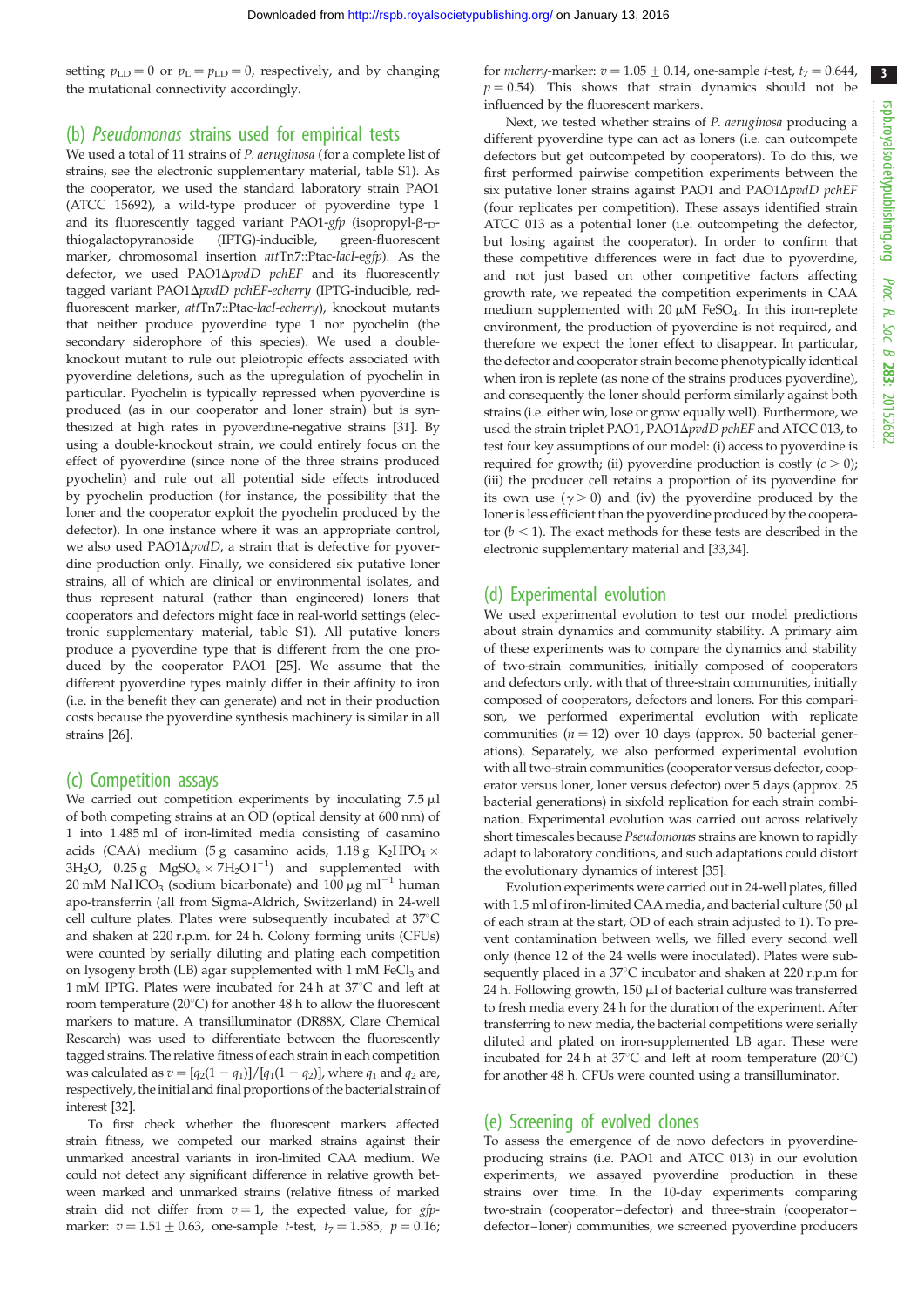at days 5 and 10 of the experiment (120 clones for each community). In the 5-day experiments with two-strain communities (cooperator versus defector, cooperator versus loner, loner versus defector), we screened 48 clones from each community for pyoverdine production daily of either PAO1 (in the cooperator versus defector and cooperator versus loner competitions) or ATCC 013 (in the loner versus defector competition). Each bacterial competition was plated on iron-supplemented LB agar, and clones of either PAO1 or ATCC013 were isolated from each replicate. Pyoverdine production was assayed by culturing these clones in a 96-well plate containing 200 µl iron-limited CAA for 24 h at 37°C. Pyoverdine production for each clone was quantified using the RFU/OD measure described above. We defined strains as de novo defectors if their RFU/OD was 75% or less than that of the ancestral wild-type (for further details, see the electronic supplementary material, figure S2).

# 3. Results

# (a) Identification of a putative Pseudomonas loner strain

We found that one of the six candidate strains, ATCC 013, behaved as a loner—that is, it was outcompeted by the cooperator (relative fitness with 95% confidence intervals  $v =$ 1.60  $\pm$  0.18, one-sample *t*-test,  $t_{11}$  = 6.57, *p* < 0.0001), but outcompeted the defector ( $v = 1.24 \pm 0.15$ , one-sample t-test,  $t_{11} = 3.24$ ,  $p = 0.008$ ; electronic supplementary material, figure S1). Crucially, the ATCC 013 loner and the PAO1 cooperator each produce a different, mutually exclusive pyoverdine type [[36](#page-8-0)]. Competition in iron-replete media, where no pyoverdine is produced, confirmed that the above competitive differences were due to the differential production and use of pyoverdine, and not due to other factors affecting strain growth rates. Specifically, the loner effect disappeared in iron-replete media, where ATCC 013 significantly outcompeted the cooperator ( $v = 0.58 \pm 0.24$ , one-sample t-test,  $t_7 = 43.4$ ,  $p = 0.012$ ) and the defector ( $v = 1.62 \pm 0.45$ , onesample *t*-test,  $t_7 = 2.7$ ,  $p = 0.031$ ; electronic supplementary material, figure S2). Moreover, as expected given that the competition between cooperators and defectors was dependent on iron availability, the defector outcompeted the cooperator under iron-limited conditions ( $v = 2.6 \pm 1.04$ , one-sample t-test,  $t_7 = 3.03$ ,  $p = 0.019$ ; electronic supplementary material, figures S1 and S2), but not under iron-replete conditions  $(v = 0.8 \pm 0.31)$ , one-sample t-test,  $t_7 = 1.25$ ,  $p = 0.25$ ; electronic supplementary material, figure S2), where pyoverdine production is switched off. Altogether, these results suggest that ATCC 013 could act as a true loner in a community of PAO1 (cooperator) and PAO1 $\Delta pvdD$  pchEF (defector) in the iron-limited conditions where pyoverdine is required for growth.

### (b) Testing model assumptions

We used our strain triplet (PAO1, PAO1 $\Delta$ pvdD pchEF, ATCC 013) to test key assumptions of our model, and found all of them to hold: (i) siderophores are important for growth, as indicated by pyoverdine producers growing significantly better than pyoverdine-deficient defectors (cooperator OD after 24 h =  $0.601 +$ 0.036, loner OD =  $0.460 \pm 0.007$ , defector OD =  $0.041 \pm 0.0001$ ; two-sample *t*-tests: cooperator versus defector,  $t_9 = 30.8$ ,  $p <$ 0.0001, loner versus defector,  $t_9 = 120.9$ ,  $p < 0.0001$ ); (ii) the cost  $c$  of siderophore production is substantial, as confirmed by our estimate of  $c = 0.197$ ; (iii) the fraction  $\gamma$  of siderophores that producers retain for themselves is low, as supported by our iron-chelation assay revealing  $\gamma = 0.05$  and (iv) the cooperator's siderophore is more efficient in delivering iron to the cell than is the loner's siderophore  $(b < 1)$ , as demonstrated by our ironchelation assays yielding  $b = 0.74$  for the loner's pyoverdine.

# (c) Loss of diversity in two-strain Pseudomonas communities

In pairwise competition, our model predicts that cooperators will displace loners (given  $b < 1$ ), loners will displace defectors (given  $b > c$ ), and—if siderophores are sufficiently costly (large c)—defectors will replace cooperators. As an illustrative example of the latter result, we derive analytical results for a simple case with  $n = 2$ ,  $\gamma = 0$  and  $\alpha = 1$  (but we emphasize that our model applies more generally). In this case, we find that cooperation is an evolutionarily-stable strategy (ESS; [[37\]](#page-8-0)) when siderophores are cheap  $(c < 1/2)$  and defection is an ESS when siderophores are costly  $(c > 1/2)$  (see the electronic supplementary material).

In support of these predictions, we found that in experimental evolution with two-strain Pseudomonas communities: cooperators displaced loners [\(figure 1](#page-4-0)a, see also the electronic supplementary material figure S3a for individual replicates), loners displaced defectors ([figure 1](#page-4-0)b and electronic supplementary material, figure S3b), and defectors outcompeted cooperators [\(figure 1](#page-4-0)c and electronic supplementary material, figure S3c). Even though defectors steadily increased in frequency during the initial phase of the experiment when competed against cooperators, we found that by day 5 their increase had slowed and that this coincided with the emergence of de novo defector mutants (i.e. mutants that produce significantly less pyoverdine than the ancestral wild-type) in all replicates [\(figure 1](#page-4-0)c and electronic supplementary material, figures S4 and S5). The appearance of de novo defectors in the cooperator background is a well-described phenomenon [[22,23](#page-7-0)], and these defectors are known to spread because of an improved siderophore exploitation strategy [\[38](#page-8-0)]. In support of this, we found that by the end of our 10-day experiments, a mixture of de novo and ancestral defectors had displaced cooperators in 11 out of 12 replicates (electronic supplementary material, figures S4 and S5). This strongly suggests that, in our well-mixed experimental setting, defectors ultimately displace cooperators.

# (d) Maintenance of cooperation and diversity in threestrain Pseudomonas communities

After experimentally confirming that all strain pairs of cooperators, defectors and loners cannot coexist in tandem, we theoretically examined the necessary conditions for all three strains to coexist. Building on our illustrative example above (with  $n = 2$ ,  $\gamma = 0$  and  $\alpha = 1$ ), we find that if individuals may adopt a loner strategy then, while cooperation remains an ESS when siderophores are cheap ( $c < 1/2$ ), there is no purestrategy ESS when siderophores are costly  $(c > 1/2)$  and a mixture of all three strategies is maintained. The mixture admits a locally stable equilibrium point at which the pay-offs for the three strategies are equal, but the strain frequencies always cycle around this equilibrium (see the electronic supplementary material). Thus, the presence of the loner promotes both cooperation and diversity through rock–paper–scissors dynamics. This is because the presence of loners in a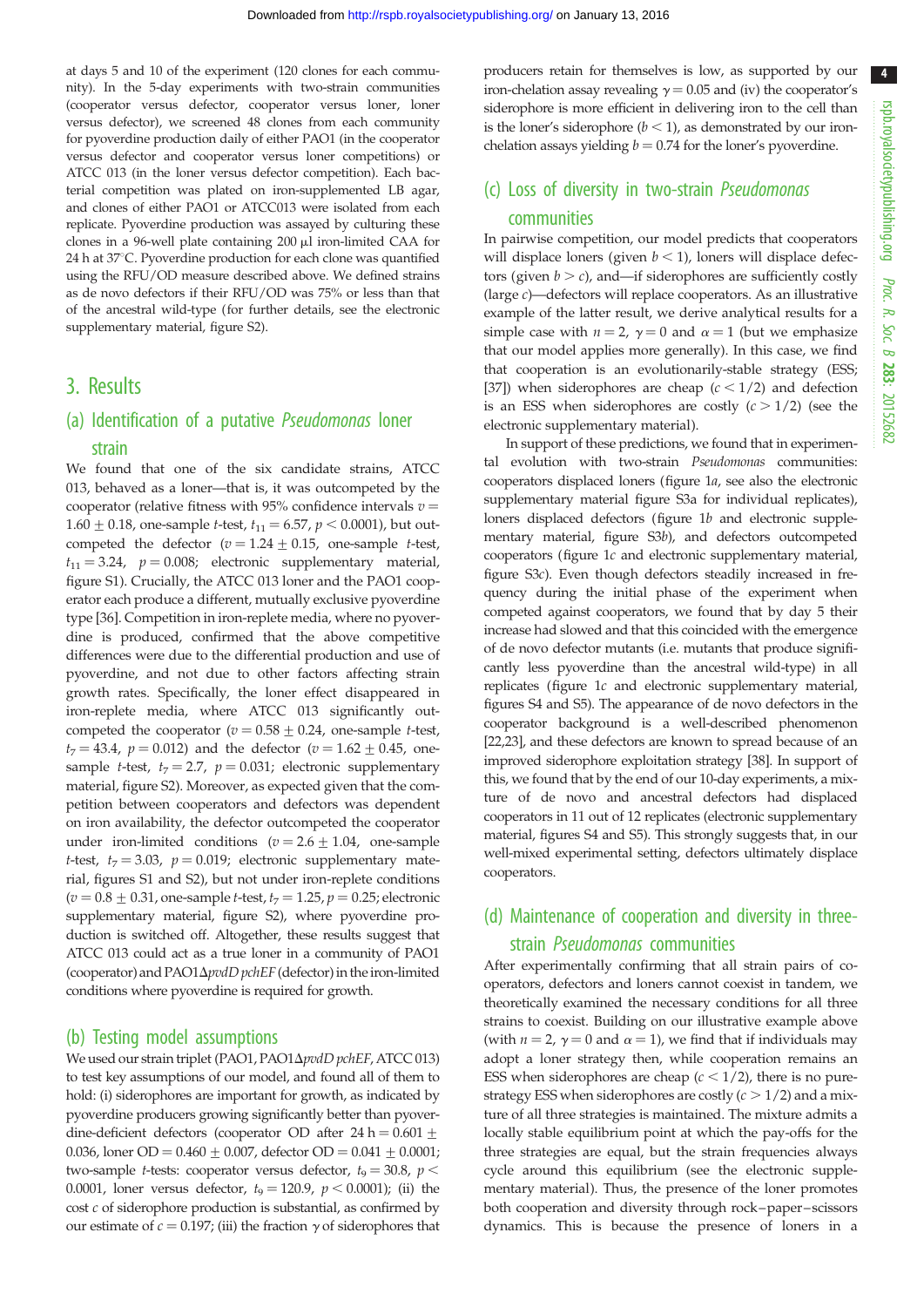<span id="page-4-0"></span>

Figure 1. Loss of diversity in two-strain communities and the origin of de novo defectors. Coexistence is not possible in two-strain communities, where  $(a)$  the cooperator (dark blue) displaced the loner (red); (b) the loner (red) displaced the defector (white) and (c) the defector (white) outcompeted the cooperator (dark blue). In addition, de novo defectors arose both in the loner and the cooperator backgrounds (salmon-coloured and light blue-coloured branches, respectively).

cooperator's neighbourhood reduces the number of cells that can use the public good, thus increasing the cooperator's share. When cooperation is rare, loners outcompete defectors and rise to high frequency, which alters the social environment in a way that promotes cooperation. A necessary condition for the promotion of cooperation and maintenance of polymorphism is that loners do not 'soak up' the cooperator's public good (i.e. take it up without benefiting from it [\[39](#page-8-0)]; see the electronic supplementary material for a model variant with soaking).

We use a numerical analysis to recover the analytical results above and to confirm that the same qualitative dynamics obtain for more realistic scenarios with  $n > 2$ ,  $\gamma > 0$  and  $\alpha < 1$ (figure  $2a-c$ ; see also the electronic supplementary material, figure S6a–c for time-series plots and figure S7 for additional parameter combinations). Cooperation remains an ESS when siderophores are sufficiently cheap, although larger neighbourhood size tends to inhibit pure cooperation (e.g. when  $\gamma = 0$  and  $\alpha = 1$ , cooperation is an ESS only if  $c < 1/n$ ). This is because, in a larger neighbourhood, a focal cooperator would receive a smaller share of the benefit from its own siderophores. By contrast, when siderophores are sufficiently costly (e.g.  $c > 1/n$ when  $\gamma = 0$  and  $\alpha = 1$ ), all three strategies are maintained in rock–paper–scissors dynamics so long as  $\gamma$  is sufficiently low and  $\alpha$  is sufficiently high (figure  $2a-c$ ), such that most siderophores are shared as public goods within the producer's neighbourhood (see further details in the electronic supplementary material). Larger neighbourhood size tends to increase the amplitude of cycles (results not shown), implying that, in a finite population of large social neighbourhoods, cyclical dynamics could be destroyed by the stochastic fixation of a single type.

Next, we used experimental evolution to directly examine community stability and strain dynamics in communities initially composed of cooperators, defectors and loners. In all replicates, we observed coexistence of all three strains and cyclical shifts in strain frequencies, consistent with the rock– paper–scissors dynamics predicted by our model ([figure 2](#page-5-0)d; see also the electronic supplementary material, figure S6d for a time-series plot and figure S8 for dynamics of individual replicates). We further examined whether de novo defectors also emerged in the three-strain communities as previously described for our two-strain communities (figure 1). We indeed found that such de novo defectors also evolved in the three-strain communities by day 5 (electronic supplementary material, figures S4 and S5). However, their prevalence was significantly lower than in the two-strain communities (Fisher's exact test for comparisons of de novo defector frequencies after 5 days:  $p = 0.018$ , and after 10 days:  $p = 0.0001$ ), and the prevalence of the original cooperator strain (producing original pyoverdine levels) was always approximately six-times higher in three-strain communities than it was in two-strain communities (electronic supplementary material, figure S4). These comparisons show that de novo defectors are unlikely to affect community stability in our three-strain communities. However, in addition to these de novo defectors, we also observed the evolution of de novo loner-defectors (electronic supplementary material, figure S3b). These are mutants that could potentially exploit the loner's pyoverdine and could therefore undermine community stability in the long term.

# (e) Maintenance of cooperation diversity in four-strain Pseudomonas communities

To theoretically explore the effect of de novo loner-defectors on community stability, we analysed the complete four-strategy system in equation (2.1). Our analytical model results for  $n = 2$ ,  $\gamma = 0$  and  $\alpha = 1$  (see the electronic supplementary material) and numerical analyses for  $n > 2$ ,  $\gamma > 0$  and  $\alpha < 1$  reveal that the addition of a loner-defector can result in three possible evolutionary outcomes: (i) when siderophores are cheap (low c), cooperation is strongly favoured, which eliminates the lonerdefector; (ii) when siderophores are costly (high  $c$ ), both

5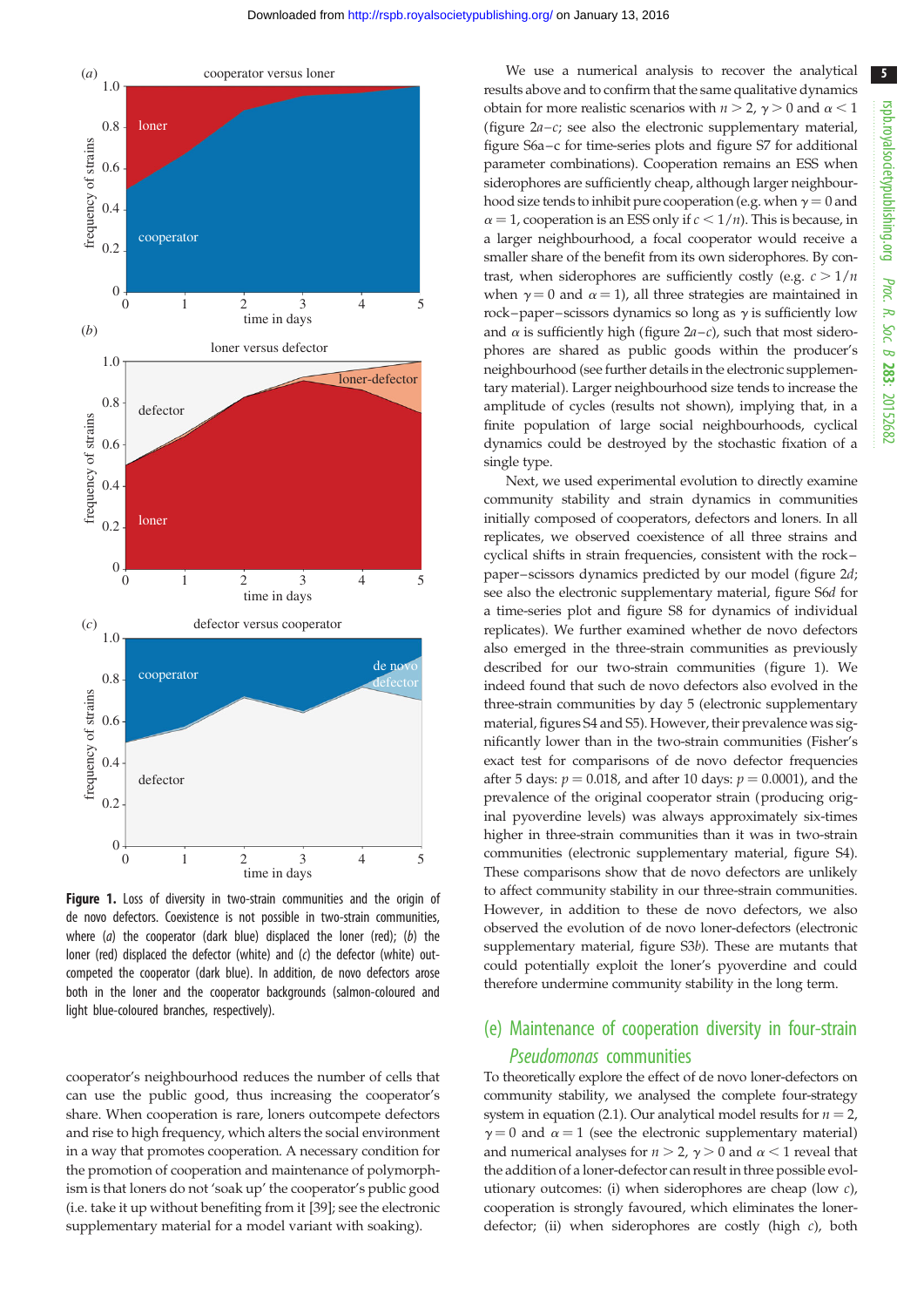<span id="page-5-0"></span>

Figure 2. Maintenance of cooperation and diversity in three-strain communities. Triangular plots of deterministic numerical analyses, showing that in communities consisting of a cooperator (C), a defector (D) and a loner (L), rock – paper – scissors dynamics arise when: (a) the cost c of siderophores is sufficiently high; (b) the proportion  $\gamma$  of siderophores retained by the cooperator for personal use is low and (c) the proportion  $\alpha$  of siderophores being shared in local neighbourhoods is high. All analyses start with strain types at equal frequency (one-third, shown by the black circle) and, unless otherwise specified, parameters are  $c = 0.3$ ,  $b = 0.7$ ,  $\alpha = 1$ ,  $\gamma = 0$ ,  $n = 5$ ,  $\mu = 0$ . (d) Experiments with three-strain communities of *Pseudomonas* bacteria recover the theoretically predicted rock – paper – scissors dynamics (grey lines show 12 independent replicates; black line shows the mean over 10 days of experimental evolution).

defector strategies (D and LD) are favoured and maintained in a stable polymorphism; (iii) when the cost of siderophores is intermediate, the loner-defector is eliminated and the three remaining strains display rock–paper–scissors dynamics [\(figure 3](#page-6-0)a; see also the electronic supplementary material, figure S9a for a time-series plot and figure S10 for additional parameter combinations).

To determine which of these outcomes applies to our experimental system, we isolated six independent de novo loner-defectors at random and competed them against the other three strains in the community (i.e. cooperator, defector and loner). We found that the loner-defectors outcompeted the ancestral loner (relative fitness with 95% confidence intervals  $v = 1.65 \pm 0.09$ , one-sample *t*-test,  $t_5 = 14.74$ ,  $p < 0.0001$ ). By contrast, we could detect no fitness advantage enjoyed by the loner-defectors over the defector ( $v = 1.70 + 1.61$ , one-sample *t*-test,  $t_8 = 0.82$ ,  $p = 0.42$ ), and all loner-defectors dramatically lost out in competition with the cooperator ( $v = 0.10 \pm 0.04$ ,  $t_{11} = 48.68$ ,  $p < 0.0001$ ). Given this highly imbalanced fitness network, where loner-defectors are almost completely displaced by cooperators within 24 h, we predicted that the four-strain system will typically be unstable [\[40](#page-8-0)]. Indeed, in an evolutionary experiment with four-strain communities, the loner-defector rapidly dropped to low frequency, going

extinct in three of the six replicates, while the original three strains displayed typical rock–paper–scissor dynamics ([figure 3](#page-6-0)b and see also the electronic supplementary material, figure S9b for a time-series plot and figure S11 for dynamics of individual replicates). Hence, the emergence of loner-defectors does not necessarily eliminate the cooperation and diversity that is maintained by the presence of a loner.

# 4. Discussion

Our results yield novel insights into how cooperation and diversity can be stabilized in real-world natural communities. Building on previous theory [\[18](#page-7-0)], our models of public-goodsproducing bacteria predict that cooperator and defector strains can coexist with a loner strain, using its own independent public good, in cyclical rock–paper–scissor dynamics (figure  $2a-c$ ). This prediction was supported by our observations of openended evolutionary dynamics in siderophore-producing communities of Pseudomonas. Under well-mixed conditions that favour defectors over cooperators ([figures 1](#page-4-0)c and electronic supplementary material, figure S5a), we found that the presence of a loner strain can stabilize the coexistence of defectors and cooperators (figure 2d and electronic supplementary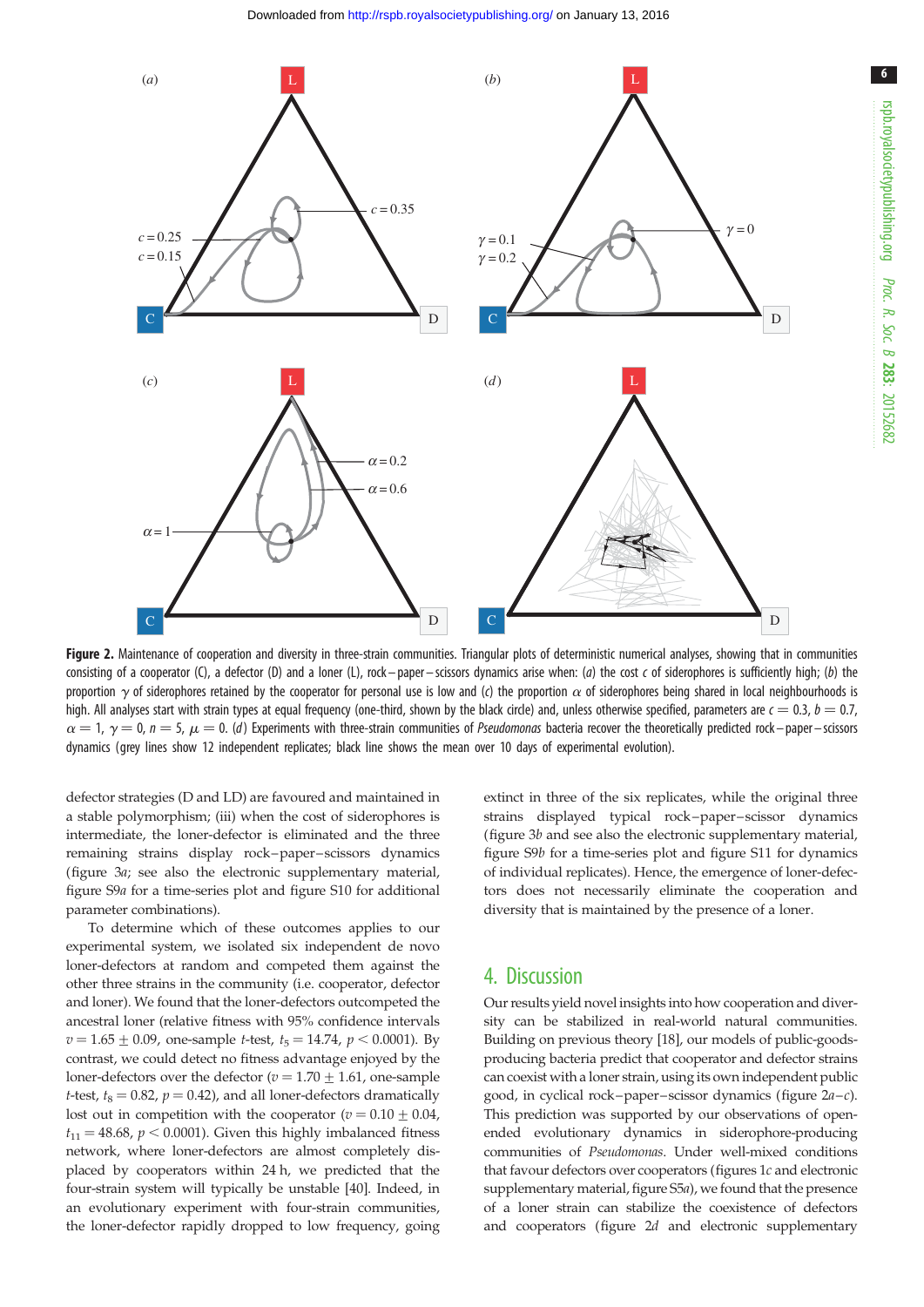<span id="page-6-0"></span>

Figure 3. Maintenance of cooperation and diversity in four-strain communities. (a) Tetrahedral plot of deterministic numerical analyses, showing that in communities consisting of a cooperator (C), a defector (D), a loner (L) and a de novo evolved loner-defector (LD), C will dominate when the cost c of siderophores is low; the two defectors will dominate when c is high and LD will go extinct, while the other three strains return to cyclical rock – paper – scissors dynamics, when c is intermediate. All analyses start with strain types at equal frequency (one-fourth, shown by the black circle) and, unless otherwise specified, parameters are  $b = 0.7$ ,  $\alpha = 0.8$ ,  $\gamma = 0.05$ ,  $n = 5$ ,  $\mu = 0$ . (b) Experiments with four-strain *Pseudomonas* communities support the intermediate-cost scenario, as indicated by the significant drop in loner-defector frequency and the rock-paper-scissors cycling of the remaining three strains (grey lines show six independent replicates; black line shows the mean over 5 days of experimental evolution).

material, figure S8). Moreover, this dynamic coexistence of cooperators, defectors and loners was not destroyed by the origin of defectors that exploit the loner (figure 3 and electronic supplementary material, figure S11). Hence, our results suggest that the loner effect is a robust mechanism that can drive the maintenance of cooperation and diversity in an environment that would otherwise favour defection and the erosion of diversity.

Our model predicts that the loner effect can operate only when public goods sharing is sufficiently local. That is, although we assumed that cells are mixed such that genetically related individuals are not in close proximity (i.e. no spatial genetic structure), the maintenance of cooperation and diversity requires that cells interact in local neighbourhoods [\[18](#page-7-0)]. This is because, in the absence of spatial genetic structure, selection can favour public goods production only if the benefit of producing the good sufficiently feeds back to the producer cell itself (a direct fitness benefit of cooperation). Under these conditions, the loner effect works because loners occupy space between cooperators and defectors, thereby shielding the public good from defectors. Specifically, the presence of the loner reduces the number of neighbours that can benefit from the cooperator's public good, which in turn increases the direct fitness benefit that a cooperator cell gains from its own secreted molecules. Hence, our observation that cooperator, defector and loner strains can coexist in Pseudomonas communities suggests that, despite interacting in shaken media, there was some mechanism to keep pyoverdine molecules sufficiently local, resulting in a direct benefit of cooperation in the presence of loners. For instance, high cell density could ensure that pyoverdine molecules never diffuse very far before meeting another cell, such that iron-loaded molecules are usually shared within the local neighbourhood of the producer. Alternatively, it has been shown that turbulences, which could have been induced by our shaking procedure, can lead to the formation of micro-scale patches where neighbours, and perhaps their secreted products, stay together [\[41](#page-8-0)]. Further studies will be necessary to elucidate these mechanisms and to determine whether they also occur in other well-mixed natural settings.

Our study provides a unique example of how rock–paper– scissor dynamics can maintain biological diversity. Our finding that cooperation and diversity are maintained in well-mixed populations sets our study apart from most previous theoretical and empirical work, where rock–paper– scissor dynamics exclusively occurred in genetically structured environments [\[42](#page-8-0)-[45](#page-8-0)]. For instance, Kerr et al. [[44\]](#page-8-0) showed that coexistence between toxin-producing, toxin-sensitive and toxin-resistant bacterial strains was only possible in environments with both local toxin interactions and local cell dispersal. This is because the selective advantage enjoyed by a rare toxin-producing strain derives from eliminating unrelated cells that are competing locally with their genetic relatives; by contrast, those genetic relatives are locally absent in well-mixed populations, such that the rare toxin-producing strain would enjoy no selective advantage [\[46\]](#page-8-0). More recently, Kelsic et al. [[47](#page-8-0)] extended the classic antibiotic producer– resistant–sensitive model to include extracellular antibiotic degradation, showing that coexistence of all three-strain types can occur even when cells are well mixed. Hence, similar to the loner effect, this model illustrates that diversity can be maintained when social interactions are local but cell dispersal is global.

Although we have focused on Pseudomonas communities in our study, it is important to note that the role of the loner is potentially very general and may even be enacted by organisms belonging to a different taxonomic group than the cooperator and the defector. In aquatic microbial systems, for example, the loner could be a distinct bacterial species or potentially even a small eukaryote, such as an alga. Moreover, our study suggests that the loner strategy is not limited to cognitively advanced economic agents like humans [\[19](#page-7-0)] but can also be employed by simple unicellular organisms such as bacteria or amoeba [\[48](#page-8-0)]. This highlights that community stability and the maintenance of cooperation are emergent properties of the loner presence and do not require adaptations from the organisms themselves. The loner effect is therefore different from adaptive responses, such as the evolution of kin recognition mechanisms [\[49](#page-8-0)]; metabolic optimizations that reduce the cost of public good production [[50,51\]](#page-8-0) and the evolution of less-diffusible metabolites [\[52](#page-8-0)], which can 7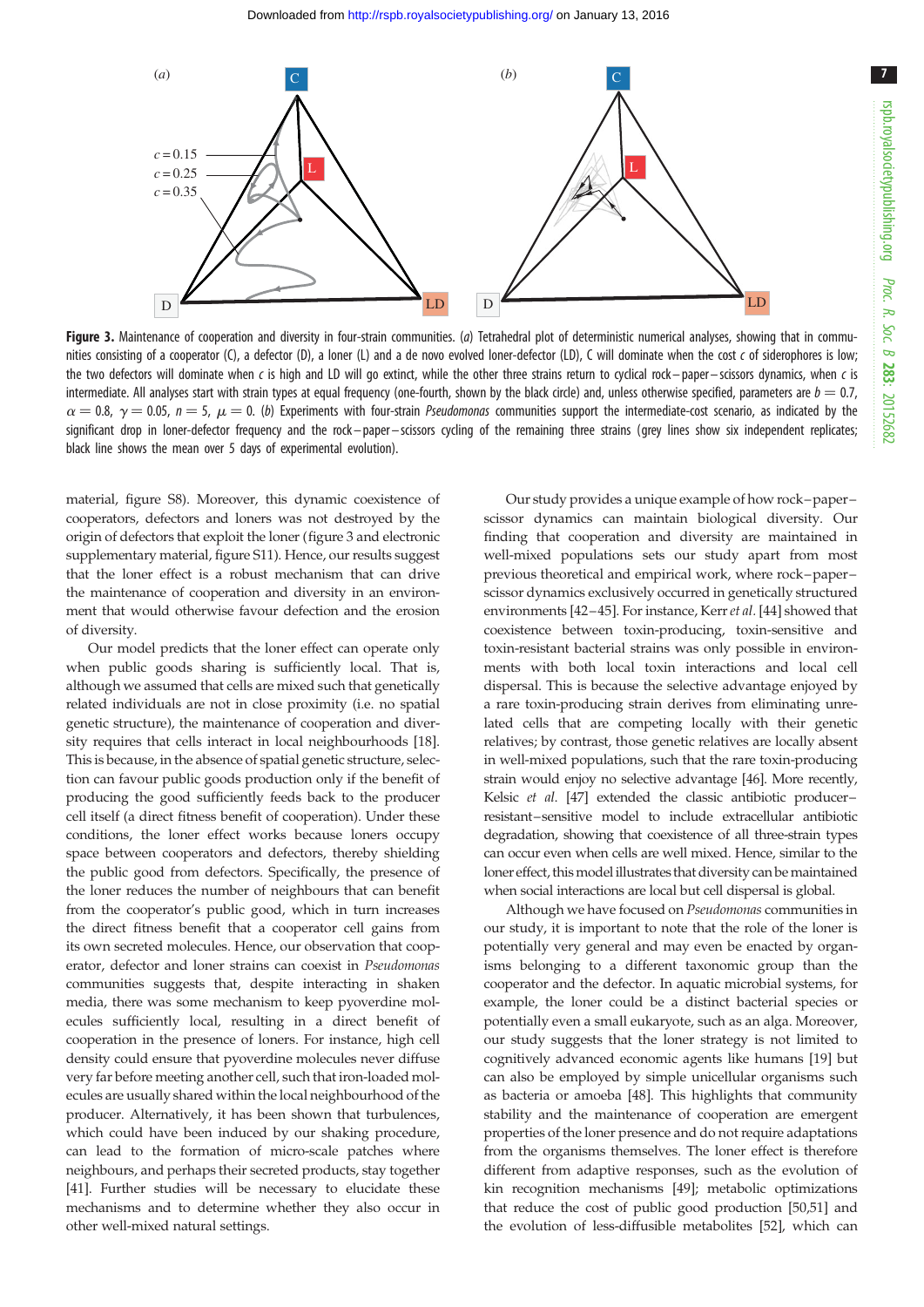8

<span id="page-7-0"></span>also contribute to the maintenance of cooperation in the absence of spatial genetic structure.

Finally, we propose that public goods cooperation itself can favour the evolution of loners and may therefore promote diversity via a multi-step evolutionary process. This is in fact evidenced by our open-ended evolutionary study in which bacteria were not confined to an artificially minimal strategy set but were instead able to innovate new strategies in a naturalistic way. Similarly, we expect that in a well-mixed population of cooperators, defectors will first arise and enjoy an evolutionary advantage. In turn, these defectors may modify their environment in a way that favours the evolution of loners whose public goods are accessible to neither cooperators nor defectors. The resulting three-strain community can be either: (i) transitive, and reverting to a one-strategy community dominated by a superior loner; (ii) non-transitive, and leading to rock–paper–scissors dynamics, as observed in our study or (iii) open-ended, and evolving into higher-order systems with multiple cooperators and defectors coexisting, at least temporarily [[40](#page-8-0)]. Our results provide an empirical basis to theoretical work having proposed that social interactions mediated by toxins [\[53](#page-8-0)], signalling molecules [[54\]](#page-8-0) and siderophores [30] can drive diversification in microbial communities [\[55](#page-8-0)]. Our study of the loner effect adds a simple and general principle to a number of alternative mechanisms—including density reduction via interspecific competition [[56](#page-8-0)] and shared antibiotic degradation [[47](#page-8-0)]—that may be common in well-mixed microbial communities and could contribute to maintenance of both cooperation and biodiversity.

Data accessibility. Data available from the Dryad Digital Repository: [http://doi.org/10.5061/dryad.k5n4k.](http://doi.org/10.5061/dryad.k5n4k)

Authors' contributions. R.F.I., J.M.B., A.G. and R.K. designed experiments and models; R.F.I. conducted experiments; J.M.B. and A.G. conducted the mathematical analysis and R.F.I., J.M.B., A.G. and R.K. analysed the data and wrote the paper.

Competing interests. We declare we have no competing interests

Funding. We thank the Swiss National Science Foundation (R.K. grant nos. PZ00P3126337 and PP00P3-139164), the European Research Council (J.M.B. via Stuart West), the Biotechnology and Biological Sciences Research Council (J.M.B. grant no. BB/M013995/1), the Novartis Foundation (R.F.I.) and Natural Environment Research Council (A.G. grant no. NE/K009524/1) for funding.

Acknowledgements. We thank Martin Ackermann for comments.

# **References**

- 1. Hutchinson GE. 1961 The paradox of the plankton. Am. Nat. 95, 137– 145. [\(doi:10.1086/282171](http://dx.doi.org/10.1086/282171))
- 2. Buss LW, Jackson JBC. 1979 Nontransitive competitive relationships in cryptic coral reef environments. Am. Nat. 113, 223– 234. [\(doi:10.](http://dx.doi.org/10.1086/283381) [1086/283381](http://dx.doi.org/10.1086/283381))
- 3. Chesson P. 2000 Mechanisms of maintenance of species diversity. Annu. Rev. Ecol. Evol. Syst. 31, 343– 366. ([doi:10.1146/annurev.ecolsys.31.1.343\)](http://dx.doi.org/10.1146/annurev.ecolsys.31.1.343)
- 4. Hibbing ME, Fuqua C, Parsek MR, Peterson SB. 2010 Bacterial competition: surviving and thriving in the microbial jungle. Nat. Rev. Microbiol. 8, 15 – 22. [\(doi:10.1038/nrmicro2259](http://dx.doi.org/10.1038/nrmicro2259))
- 5. West SA, Griffin AS, Gardner A. 2007 Evolutionary explanations for cooperation. Curr. Biol. 17, R661 –R672. ([doi:10.1016/j.cub.2007.06.004\)](http://dx.doi.org/10.1016/j.cub.2007.06.004)
- 6. Hamilton WD. 1964 The genetical evolution of social behaviour I. J. Theor. Biol.  $7, 1-16.$  ([doi:10.](http://dx.doi.org/10.1016/0022-5193(64)90038-4) [1016/0022-5193\(64\)90038-4](http://dx.doi.org/10.1016/0022-5193(64)90038-4))
- 7. May RM, Leonard WJ. 1975 Nonlinear aspects of competition between three species. SIAM J. Appl. Math. 29, 243 – 253. ([doi:10.1137/0129022\)](http://dx.doi.org/10.1137/0129022)
- 8. Maynard Smith J. 1982 Evolution and the theory of games. Cambridge, UK: Cambridge University Press.
- 9. Rousset F. 2004 Genetic structure and selection in subdivided populations. Princeton, NJ: Princeton University Press.
- 10. Taylor PD. 1992 Altruism in viscous populations an inclusive fitness model. Evol. Ecol.  $6, 352-356$ . [\(doi:10.1007/BF02270971\)](http://dx.doi.org/10.1007/BF02270971)
- 11. Day T. 2001 Population structure inhibits evolutionary diversification under competition for resources. Genetica 112 –113, 71 – 86. ([doi:10.](http://dx.doi.org/10.1023/A:1013306914977) [1023/A:1013306914977](http://dx.doi.org/10.1023/A:1013306914977))
- 12. West SA, Pen I, Griffin AS. 2002 Cooperation and competition between relatives. Science 296, 72– 75. [\(doi:10.1126/science.1065507\)](http://dx.doi.org/10.1126/science.1065507)
- 13. Hauert C, Doebeli M. 2004 Spatial structure often inhibits the evolution of cooperation in the snowdrift game. Nature 428, 643– 646. [\(doi:10.](http://dx.doi.org/10.1038/nature02360) [1038/nature02360](http://dx.doi.org/10.1038/nature02360))
- 14. Reichenbach T, Mobilia M, Frey E. 2007 Mobility promotes and jeopardizes biodiversity in rock– paper – scissors games. Nature 448, 1046 – 1049. [\(doi:10.1038/nature06095](http://dx.doi.org/10.1038/nature06095))
- 15. Kümmerli R, Gardner A, West SA, Griffin AS. 2009 Limited dispersal, budding dispersal and cooperation: an experimental study. Evolution 63, 939 – 949. [\(doi:10.1111/j.1558-5646.2008.00548.x](http://dx.doi.org/10.1111/j.1558-5646.2008.00548.x))
- 16. Stocker R, Seymour JR. 2012 Ecology and physics of bacterial chemotaxis in the ocean. Microbiol. Mol. Biol. Rev. 76, 792 – 812. [\(doi:10.1128/MMBR.](http://dx.doi.org/10.1128/MMBR.00029-12) [00029-12\)](http://dx.doi.org/10.1128/MMBR.00029-12)
- 17. Morris JJ, Lenski RE, Zinser ER. 2012 The black queen hypothesis: evolution of dependencies through adaptive gene loss. mBio 3, e00036-012. [\(doi:10.1128/mBio.00036-12\)](http://dx.doi.org/10.1128/mBio.00036-12)
- 18. Hauert C, De Monte S, Hofbauer J, Sigmund K. 2002 Volunteering as red queen mechanism for cooperation in public goods games. Science 296, 1129– 1132. [\(doi:10.1126/science.1070582](http://dx.doi.org/10.1126/science.1070582))
- 19. Semmann D, Krambeck HJR, Milinski M. 2003 Volunteering leads to rock– paper–scissors dynamics in a public goods game. Nature 425, 390 – 393. [\(doi:10.1038/nature01986](http://dx.doi.org/10.1038/nature01986))
- 20. Griffin A, West SA, Buckling A. 2004 Cooperation and competition in pathogenic bacteria. Nature 430, 1024– 1027. ([doi:10.1038/](http://dx.doi.org/10.1038/nature02744) [nature02744](http://dx.doi.org/10.1038/nature02744))
- 21. Cornelis P. 2010 Iron uptake and metabolism in pseudomonads. Appl. Microbiol. Biotechnol. 86, 1637– 1645. [\(doi:10.1007/s00253-010-2550-2](http://dx.doi.org/10.1007/s00253-010-2550-2))
- 22. Harrison F, Paul J, Massey RC, Buckling A. 2008 Interspecific competition and siderophore-mediated

cooperation in Pseudomonas aeruginosa. ISME J. 2, 49– 55. [\(doi:10.1038/ismej.2007.96](http://dx.doi.org/10.1038/ismej.2007.96))

- 23. Dumas Z, Kümmerli R. 2012 Cost of cooperation rules selection for cheats in bacterial metapopulations. J. Evol. Biol. 25, 473– 484. ([doi:10.1111/j.1420-9101.2011.02437.x\)](http://dx.doi.org/10.1111/j.1420-9101.2011.02437.x)
- 24. Ross-Gillespie A, Dumas Z, Kümmerli R. 2015 Evolutionary dynamics of interlinked public goods traits: an experimental study of siderophore production in Pseudomonas aeruginosa. J. Evol. Biol. 28, 29 – 39. ([doi:10.1111/jeb.12559](http://dx.doi.org/10.1111/jeb.12559))
- 25. Smith EE, Sims EH, Spencer DH, Kaul R, Olson MV. 2005 Evidence for diversifying selection at the pyoverdine locus of Pseudomonas aeruginosa. J. Bacteriol. 187, 2138 – 2147. ([doi:10.1128/JB.187.](http://dx.doi.org/10.1128/JB.187.6.2138-2147.2005) [6.2138-2147.2005](http://dx.doi.org/10.1128/JB.187.6.2138-2147.2005))
- 26. Meyer JM, Gruffaz C, Raharinosy V, Bezverbnaya I, Schäfer M, Budzikiewicz H. 2008 Siderotyping of fluorescent Pseudomonas: molecular mass determination by mass spectrometry as a powerful pyoverdine siderotyping method. BioMetals 21, 259– 271. [\(doi:10.1007/s10534-007-9115-6](http://dx.doi.org/10.1007/s10534-007-9115-6))
- 27. Cordero OX, Ventouras L-A, DeLong EF, Polz MF. 2012 Public good dynamics drive evolution of iron acquisition strategies in natural bacterioplankton populations. Proc. Natl Acad. Sci. USA 109, 20 059– 20 064. [\(doi:10.1073/pnas.1213344109](http://dx.doi.org/10.1073/pnas.1213344109))
- 28. Zhang XX, Rainey PB. 2013 Exploring the sociobiology of pyoverdin-producing Pseudomonas. Evolution 67, 3161– 3174. ([doi:10.1111/evo.12183](http://dx.doi.org/10.1111/evo.12183))
- 29. Kümmerli R, Ross-Gillespie A. 2014 Explaining the sociobiology of pyoverdin producing Pseudomonas—a comment on Zhang & Rainey (2013). Evolution 68, 3337– 3343. ([doi:10.1111/](http://dx.doi.org/10.1111/evo.12311) [evo.12311\)](http://dx.doi.org/10.1111/evo.12311)
- 30. Lee W, van Baalen M, Jansen VAA. 2012 An evolutionary mechanism for diversity in siderophore